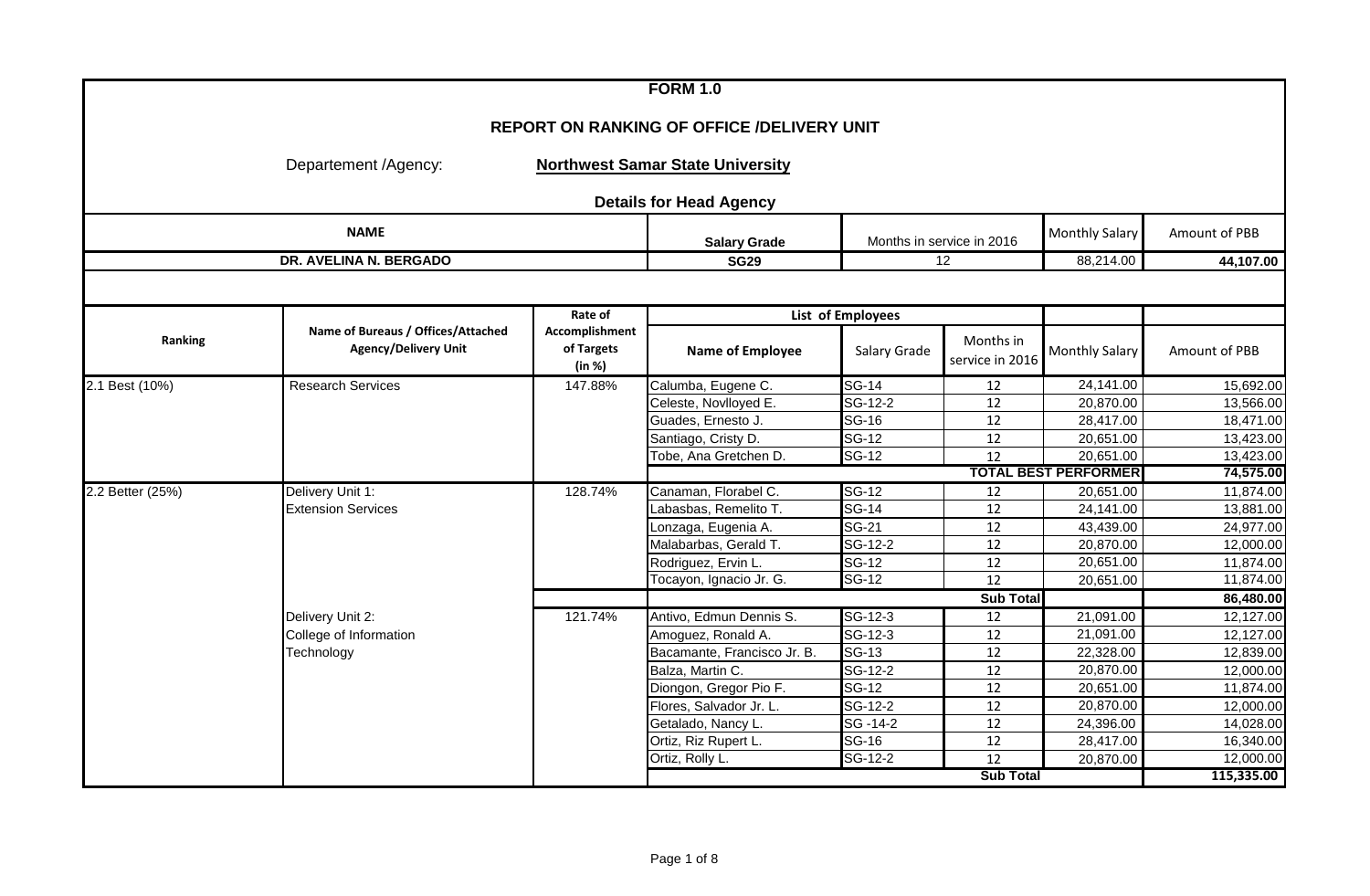|                |                                                                   | Rate of                                |                            | List of Employees         |                              |                               |               |
|----------------|-------------------------------------------------------------------|----------------------------------------|----------------------------|---------------------------|------------------------------|-------------------------------|---------------|
| Ranking        | Name of Bureaus / Offices/Attached<br><b>Agency/Delivery Unit</b> | Accomplishment<br>of Targets<br>(in %) | <b>Name of Employee</b>    | Salary Grade              | Months in<br>service in 2016 | <b>Monthly Salary</b>         | Amount of PBB |
| 2.3 Good (65%) |                                                                   |                                        |                            |                           |                              | <b>TOTAL BETTER PERFORMER</b> | 201,815.00    |
|                | Delivery Unit 1:                                                  | 121.19%                                | Alorro, Editha T.          | SG-15-4                   | 5                            | 27,094.00                     | 8,128.00      |
|                | <b>College of Management</b>                                      |                                        | Alorro, Jessica C.         | SG-12-2                   | $\overline{12}$              | 20,870.00                     | 10,435.00     |
|                |                                                                   |                                        | Amor, Ghilson B.           | $SG-12$                   | $\overline{12}$              | 20,651.00                     | 10,326.00     |
|                |                                                                   |                                        | Bejasa, Iris B.            | SG-12-2                   | $\overline{12}$              | 20,870.00                     | 10,435.00     |
|                |                                                                   |                                        | Canizares, Raymundo S.     | SG-17-2                   | $\overline{12}$              | 31,183.00                     | 15,592.00     |
|                |                                                                   |                                        | Casiracan, Mia Cheryl E.   | SG-13-2                   | $\overline{12}$              | 22,564.00                     | 11,282.00     |
|                |                                                                   |                                        | Catamora, Rolyn A.         | SG-12-4                   | $\overline{12}$              | 21,315.00                     | 10,658.00     |
|                |                                                                   |                                        | Garpeza, Norberto C.       | SG-19-2                   | 12                           | 36,857.00                     | 18,429.00     |
|                |                                                                   |                                        | Lacaba, Leo Jesus M.       | <b>SG-17</b>              | 12                           | 30,831.00                     | 15,416.00     |
|                |                                                                   |                                        | Lacaba, Marianni Joy D.    | <b>SG-14</b>              | $\overline{12}$              | 24,141.00                     | 12,071.00     |
|                |                                                                   |                                        | Lucero, Ma. Bernadette A.  | SG-19-2                   | 12                           | 36,857.00                     | 18,429.00     |
|                |                                                                   |                                        | Puerto, Bevelyn A.         | $SG-12$                   | 12                           | 20,651.00                     | 10,326.00     |
|                |                                                                   |                                        | Sidic, Isabelita C.        | SG-19-2                   | $\overline{12}$              | 36,857.00                     | 18,429.00     |
|                |                                                                   |                                        | Sambalilo, Jose Russell A. | SG-12-4                   | $\overline{12}$              | 21,315.00                     | 10,658.00     |
|                |                                                                   |                                        | Toleza, Francis C.         | $SG-12$                   | $\overline{12}$              | 20,651.00                     | 10,326.00     |
|                |                                                                   |                                        |                            |                           | <b>Sub Total</b>             |                               | 190,940.00    |
|                | Delivery Unit 2:                                                  | 113.05%                                | Bernardo, Nancy Faye B.    | <b>SG-18</b>              | $\overline{6}$               | 33,452.00                     | 11,708.00     |
|                | College of Education                                              |                                        | Calamayo, Judith S.        | <b>SG 14</b>              | $\overline{12}$              | 24,141.00                     | 12,071.00     |
|                |                                                                   |                                        | Cruzada, Avin Carl V.      | $SG-12$                   | 12                           | 20,651.00                     | 10,326.00     |
|                |                                                                   |                                        | Dela Cruz, Tita Y.         | SG-12-2                   | 12                           | 20,870.00                     | 10,435.00     |
|                |                                                                   |                                        | Delos Reyes, Lydia C.      | SG 22-2                   | $\overline{12}$              | 48,032.00                     | 24,016.00     |
|                |                                                                   |                                        | Maniable, Modesto M.       | $SG-23-6$                 | $\overline{12}$              | 55,101.00                     | 27,551.00     |
|                |                                                                   |                                        | Montecalvo, Enrique B.     | SG-23-6                   | $\overline{12}$              | 55,101.00                     | 27,551.00     |
|                |                                                                   |                                        | Petilla, Peter Anthony C.  | <b>SG-13</b>              | $\overline{12}$              | 22,328.00                     | 11,164.00     |
|                |                                                                   |                                        | Pilpa, Myra L.             | $\overline{\text{SG-12}}$ | $\overline{12}$              | 20,651.00                     | 10,326.00     |
|                |                                                                   |                                        | Pitogo, Galo P.            | SG-15-2                   | 3                            | 26,489.00                     | 5,298.00      |
|                |                                                                   |                                        | Santos, Ma. Cleta A.       | SG-12-3                   | $\overline{12}$              | 21,091.00                     | 10,546.00     |
|                |                                                                   |                                        | Tarrayo, Susana P.         | SG-19-3                   | $\overline{12}$              | 37,312.00                     | 18,656.00     |
|                |                                                                   |                                        |                            |                           | <b>Sub Total</b>             |                               | 179,648.00    |
|                | Delivery Unit 3:                                                  | 100.00%                                | Bueno, Nathaniel C.        | $SG-01-3$                 | 12                           | 9,660.00                      | 4,830.00      |
|                | <b>Student Affairs Services</b>                                   |                                        | Cabug-os, Michael O.       | <b>SG-06</b>              | 12                           | 13,378.00                     | 6,689.00      |
|                |                                                                   |                                        | Daguman, Ellery D.         | SG-17-5                   | 12                           | 32,255.00                     | 16,128.00     |
|                |                                                                   |                                        | Delos Reyes, Bella B.      | <b>SG-20</b>              | $\overline{12}$              | 39,768.00                     | 19,884.00     |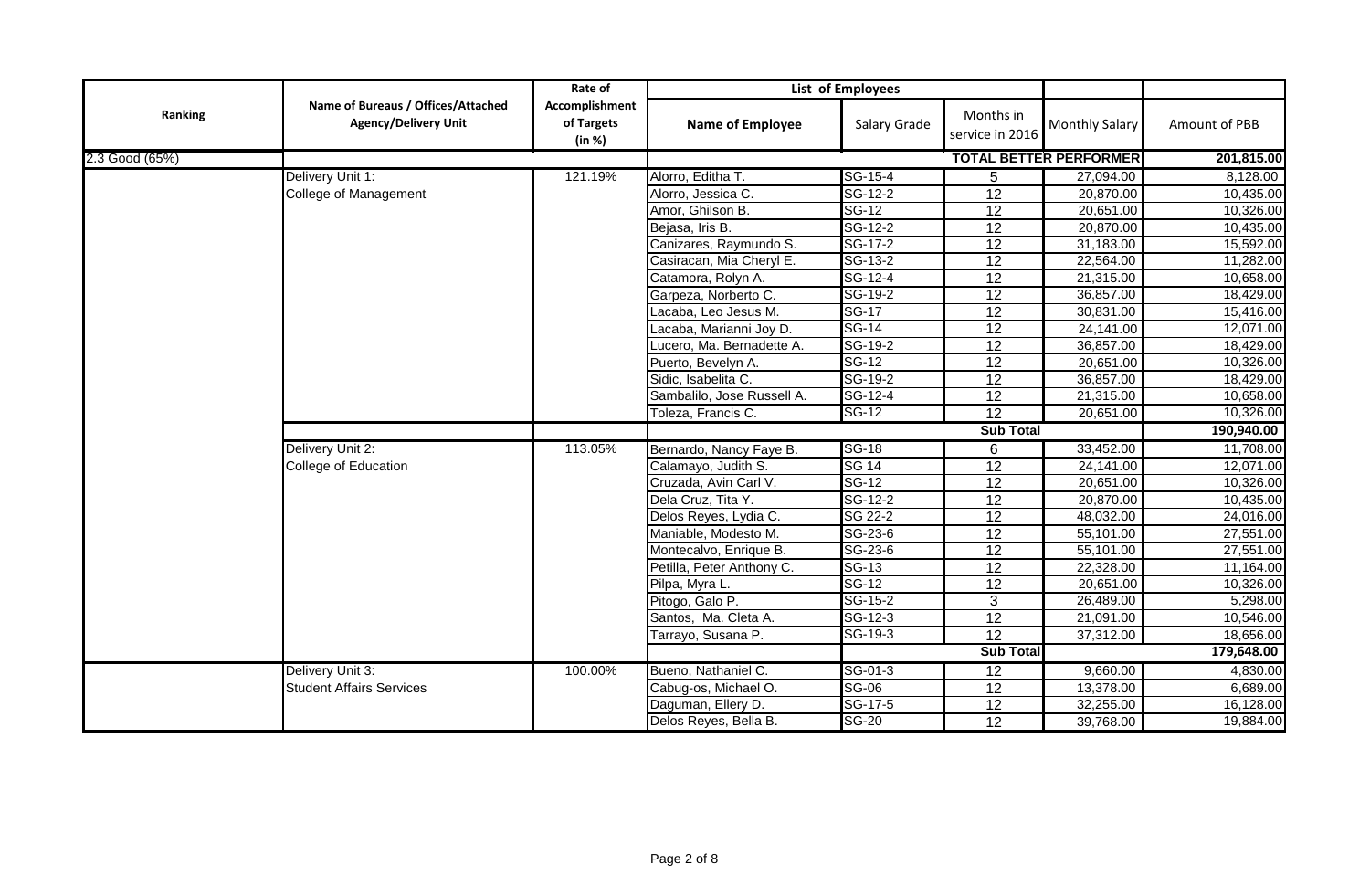|         |                                                                   | Rate of                                |                                           | List of Employees       |                              |                        |                       |
|---------|-------------------------------------------------------------------|----------------------------------------|-------------------------------------------|-------------------------|------------------------------|------------------------|-----------------------|
| Ranking | Name of Bureaus / Offices/Attached<br><b>Agency/Delivery Unit</b> | Accomplishment<br>of Targets<br>(in %) | <b>Name of Employee</b>                   | Salary Grade            | Months in<br>service in 2016 | <b>Monthly Salary</b>  | Amount of PBB         |
|         |                                                                   |                                        | Garcia, Ella Marie D.                     | <b>SG-18</b>            | 12                           | 33,452.00              | 16,726.00             |
|         |                                                                   |                                        | Legaspi, Jocelyn V.                       | <b>SG-13</b>            | $\overline{12}$              | 22,328.00              | 11,164.00             |
|         |                                                                   |                                        | Manalo, Marife C.                         | SG-06-4                 | 12                           | 13,759.00              | 6,880.00              |
|         |                                                                   |                                        | Mazorca, Roselle G.                       | <b>SG-06</b>            | $\overline{12}$              | 13,378.00              | 6,689.00              |
|         |                                                                   |                                        | Mendoza, Erlinda S.                       | SG-06-8                 | 12                           | 14,285.00              | 7,143.00              |
|         |                                                                   |                                        | Salurio, Livia Lourdes B.                 | SG-04-5                 | $\overline{12}$              | 12,103.00              | 6,052.00              |
|         |                                                                   |                                        | Trani, Josefa T.                          | SG-17-6                 | 12                           | 32,622.00              | 16,311.00             |
|         |                                                                   |                                        | Zosa, Ryan Emil T.                        | <b>SG-18</b>            | $\overline{12}$              | 33,452.00              | 16,726.00             |
|         |                                                                   |                                        |                                           |                         | <b>Sub Total</b>             |                        | 135,222.00            |
|         | Delivery Unit 4:                                                  | 98.52%                                 | Aligam, Ivy B.                            | <b>SG-03</b>            | 6                            | 10,883.00              | 3,809.00              |
|         | Office of the President                                           |                                        | Alviola, Deonifer P.                      | SG-01-4                 | $\overline{12}$              | 9,753.00               | 4,877.00              |
|         |                                                                   |                                        | Alviola, Fel S.                           | SG-03-4                 | 12                           | 11,193.00              | 5,597.00              |
|         |                                                                   |                                        | Andrada, Bruce Carmelo I.                 | SG-01                   | 12                           | 9,478.00               | 4,739.00              |
|         |                                                                   |                                        | Arambala, Renie B.                        | <b>SG-01</b>            | 6                            | 9,478.00               | 3,317.00              |
|         |                                                                   |                                        | Aurea, Wilfredo A.                        | $SG-15$                 | $\overline{12}$              | 26,192.00              | 13,096.00             |
|         |                                                                   |                                        | Ayong, Gemma G.                           | <b>SG-01</b>            | 6                            | 9,478.00               | 3,317.00              |
|         |                                                                   |                                        | Barral, Luz B.                            | <b>SG-18</b>            | 12                           | 33,452.00              | 16,726.00             |
|         |                                                                   |                                        | Bautista, Cornelio Jr. C.                 | SG-19-2                 | $\overline{12}$              | 36,857.00              | 18,429.00             |
|         |                                                                   |                                        | Beduya, Rogelio M. Jr.                    | SG-01-3                 | 12                           | 9,660.00               | 4,830.00              |
|         |                                                                   |                                        | Cadiong, Igmedio Jr. Y.                   | SG-03-4                 | 12                           | 11,193.00              | 5,597.00              |
|         |                                                                   |                                        | Cañada, Sherwin E.                        | SG-03-5                 | 12                           | 11,298.00              | 5,649.00              |
|         |                                                                   |                                        | Catamora, Ramil S.                        | SG-22-2                 | $\overline{12}$              | 48,032.00              | 24,016.00             |
|         |                                                                   |                                        | Chavez, Antonio D.                        | <b>SG-08</b>            | 12                           | 15,368.00              | 7,684.00              |
|         |                                                                   |                                        | Conchas, Ernani L.                        | SG-01-3                 | 12                           | 9,660.00               | 4,830.00              |
|         |                                                                   |                                        | Cordova, Karissa Gail A.                  | SG-03-2                 | $\overline{12}$              | 10,985.00              | 5,493.00              |
|         |                                                                   |                                        | Correche, Ale P.                          | SG-03-4                 | 12                           | 11,193.00              | 5,597.00              |
|         |                                                                   |                                        | Corsiga, Romeo T.                         | $SG-15$                 | 12                           | 26,192.00<br>11,621.00 | 13,096.00             |
|         |                                                                   |                                        | Delos Reyes, Raul E.                      | SG-03-8<br><b>SG-17</b> | 12<br>$\overline{12}$        |                        | 5,811.00              |
|         |                                                                   |                                        | Dollado, Rodolfo Jr. F.                   | SG-01-5                 | 12                           | 30,831.00<br>9,846.00  | 15,416.00<br>4,923.00 |
|         |                                                                   |                                        | Ebit, Danilo T.<br>Engracia, Elizabeth D. | SG11-2                  | $\overline{12}$              | 19,286.00              | 9,643.00              |
|         |                                                                   |                                        | Enguito, Diolito E.                       | SG-04-2                 | 12                           | 11,767.00              | 5,884.00              |
|         |                                                                   |                                        | Espedilla, Eusebio R.                     | SG-01-5                 | 12                           | 9,846.00               | 4,923.00              |
|         |                                                                   |                                        | Espina, Marietta L.                       | SG-22-2                 | 12                           | 48,032.00              | 24,016.00             |
|         |                                                                   |                                        | Getalado, Niel L                          | SG-06-5                 | $\overline{12}$              | 13,889.00              | 6,945.00              |
|         |                                                                   |                                        | Lauderes, Domingo C.                      | SG-03-3                 | $\overline{12}$              | 11,089.00              | 5,545.00              |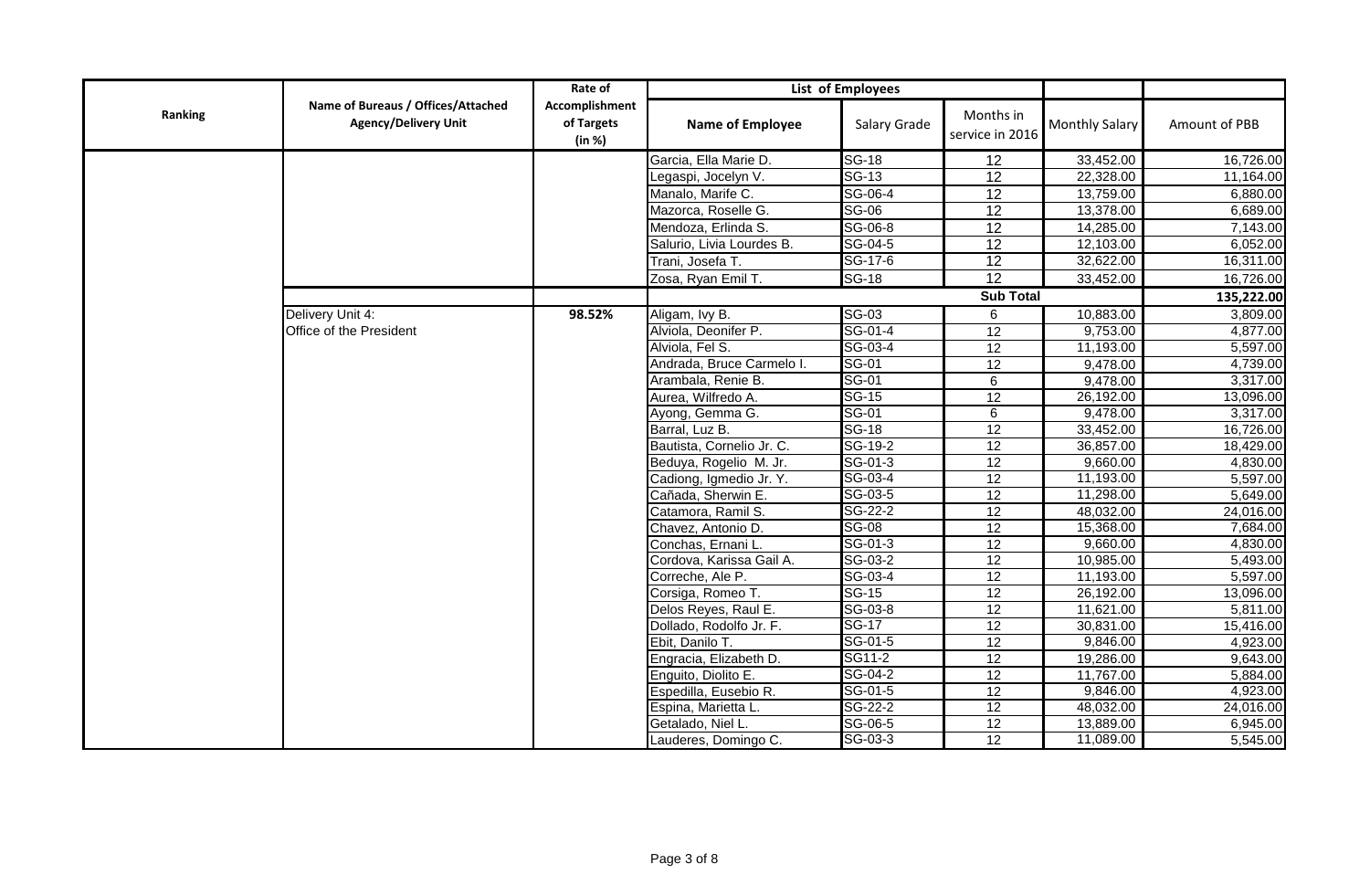|         |                                                                   | Rate of                                |                           | List of Employees                          |                              |                             |               |
|---------|-------------------------------------------------------------------|----------------------------------------|---------------------------|--------------------------------------------|------------------------------|-----------------------------|---------------|
| Ranking | Name of Bureaus / Offices/Attached<br><b>Agency/Delivery Unit</b> | Accomplishment<br>of Targets<br>(in %) | <b>Name of Employee</b>   | Salary Grade                               | Months in<br>service in 2016 | Monthly Salary              | Amount of PBB |
|         |                                                                   |                                        | Libranza, Danilo D.       | SG-03-2                                    | 12                           | 10,985.00                   | 5,493.00      |
|         |                                                                   |                                        | Limpiado, Mishelle R.     | SG-03-2                                    | 12                           | 10,985.00                   | 5,493.00      |
|         |                                                                   |                                        | Magbutay, Lorna M.        | $SG-11-3$                                  | 12                           | 19,496.00                   | 9,748.00      |
|         |                                                                   |                                        | Mancol, Artemio R.        | SG-18-8                                    | $\overline{12}$              | 36,201.00                   | 18,101.00     |
|         |                                                                   |                                        | Manatad, Venancio G.      | SG-03-2                                    | 12                           | 10,985.00                   | 5,493.00      |
|         |                                                                   |                                        | Masecampo, Criselda N.    | SG-08-2                                    | $\overline{12}$              | 15,519.00                   | 7,760.00      |
|         |                                                                   |                                        | Mendoza, Rogelio O.       | SG-06-8                                    | 11                           | 15,303.00                   | 7,142.50      |
|         |                                                                   |                                        | Montejo, Roy N.           | $SG-12-4$                                  | $\overline{12}$              | 21,315.00                   | 10,658.00     |
|         |                                                                   |                                        | Montecalvo, Fe C.         | <b>SG-29</b>                               | $\overline{12}$              | 88,214.00                   | 44,107.00     |
|         |                                                                   |                                        | Morilao, Florliza A.      | <b>SG-04</b>                               | 6                            | 11,658.00                   | 4,080.00      |
|         |                                                                   |                                        | Oraya, Maria A.           | <b>SG-20</b>                               | $\overline{12}$              | 39,768.00                   | 19,884.00     |
|         |                                                                   |                                        | Pael, Antonio D.          | <b>SG-04</b>                               | 12                           | 11,658.00                   | 5,829.00      |
|         |                                                                   |                                        | Pagjunasan, Aurelio R.    | SG-03-8                                    | 12                           | 11,621.00                   | 5,811.00      |
|         |                                                                   |                                        | Patimo, Donald M.         | <b>SG-18</b>                               | $\overline{12}$              | 33,452.00                   | 16,726.00     |
|         |                                                                   |                                        | Pecayo, Benjamin L.       | SG-24-5                                    | $\overline{12}$              | 59,453.00                   | 29,727.00     |
|         |                                                                   |                                        | Penalosa, Mario C.        | SG-01-6                                    | 12                           | 9,949.00                    | 4,975.00      |
|         |                                                                   |                                        | Quinones, Marilyn M.      | <b>SG-04</b>                               | $\overline{6}$               | 11,658.00                   | 4,080.00      |
|         |                                                                   |                                        | Ramirez, Narita Karla D.  | <b>SG-04</b>                               | $\overline{6}$               | 11,658.00                   | 4,080.00      |
|         |                                                                   |                                        | Ramonida, Alejandro T.    | SG-03-6                                    | 12                           | 11,405.00                   | 5,703.00      |
|         |                                                                   |                                        | Roa, Marilyn B.           | SG-15-3                                    | 12                           | 26,790.00                   | 13,395.00     |
|         |                                                                   |                                        | Saavedra, Sarah Jane G.   | SG-08-5                                    | 12                           | 15,978.00                   | 7,989.00      |
|         |                                                                   |                                        | Sagadal, Gil C.           | $SG-01-3$                                  | 12                           | 9,660.00                    | 4,830.00      |
|         |                                                                   |                                        | Senario, Melanie Maria J. | $SG-14$                                    | $\overline{12}$              | 24,141.00                   | 12,071.00     |
|         |                                                                   |                                        | Sollano, Maria Eva M.     | SG 06                                      | $\overline{12}$              | 13,378.00                   | 6,689.00      |
|         |                                                                   |                                        | Sobreviga, Marlon D.      | $SG-14$                                    | 12                           | 24,141.00                   | 12,071.00     |
|         |                                                                   |                                        | Tallo, Francis B.         | $SG-04$                                    | $\overline{12}$              | 11,658.00                   | 5,829.00      |
|         |                                                                   |                                        | Tangaran, Joselito B.     | <b>SG-13</b>                               | 12                           | 22,328.00                   | 11,164.00     |
|         |                                                                   |                                        | Tarrayo, Girlie M.        | SG18-5                                     | 12                           | 34,996.00                   | 17,498.00     |
|         |                                                                   |                                        | Ty, Maria Jona V.         | <b>SG-11</b>                               | $\overline{12}$              | 19,077.00                   | 9,539.00      |
|         |                                                                   |                                        | Ultra, Bernardo Jr. B.    | <b>SG 11</b>                               | $\overline{12}$              | 19,077.00                   | 9,539.00      |
|         |                                                                   |                                        | Uy, Raul A.               | SG-03-4                                    | 12                           | 11,193.00                   | 5,597.00      |
|         |                                                                   |                                        | Uy, Reynaldo A.           | SG-18-8                                    | 12                           | 36,201.00                   | 18,101.00     |
|         |                                                                   |                                        | Velarde, Rico B.          | SG-03-4                                    | $\overline{12}$              | 11,193.00                   | 5,597.00      |
|         |                                                                   |                                        | Yabao, Santos Jr. B.      | SG-01-8                                    | 11                           | 10,132.00                   | 5,066.00      |
|         |                                                                   |                                        |                           |                                            | <b>Sub Total</b>             |                             | 593,670.50    |
|         |                                                                   |                                        |                           |                                            |                              | <b>TOTAL GOOD PERFORMER</b> | 1,099,480.50  |
|         |                                                                   |                                        |                           |                                            | <b>GRAND TOTAL</b>           |                             | 1,419,977.50  |
|         |                                                                   |                                        |                           | <b>TOTAL NUMBER OF QUALIFIED EMPLOYEES</b> |                              | $121$                       |               |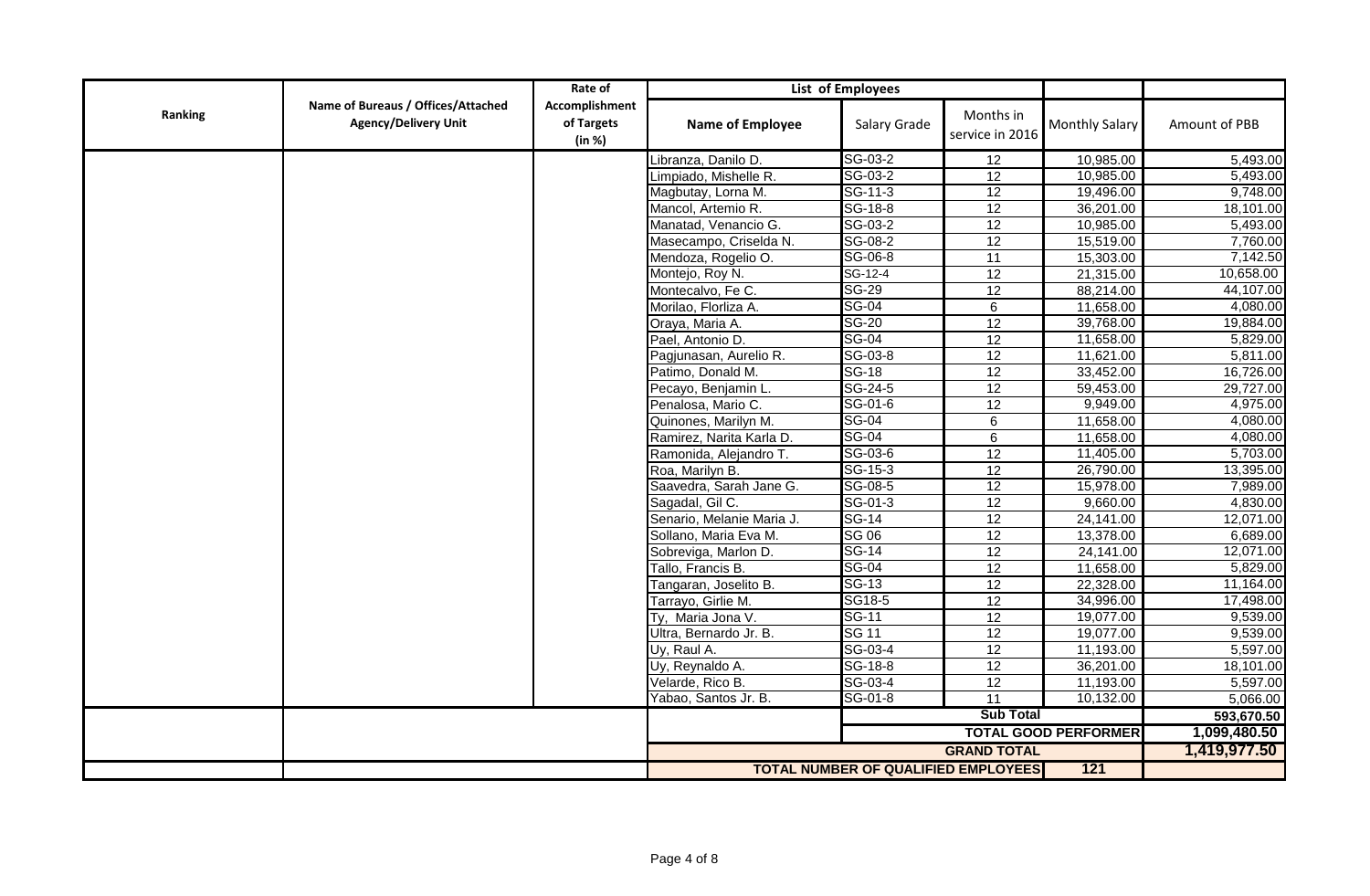|                       |                                                                   | Rate of                                |                            | List of Employees         |                              |                       |               |
|-----------------------|-------------------------------------------------------------------|----------------------------------------|----------------------------|---------------------------|------------------------------|-----------------------|---------------|
| Ranking               | Name of Bureaus / Offices/Attached<br><b>Agency/Delivery Unit</b> | Accomplishment<br>of Targets<br>(in %) | Name of Employee           | Salary Grade              | Months in<br>service in 2016 | <b>Monthly Salary</b> | Amount of PBB |
| 2.4 Isolated (No PBB) | Delivery Unit 1:                                                  | 132.09%                                | Abela, Mark V.             | <b>SG-12</b>              | 12                           | 20,651.00             |               |
|                       | College of Arts and Sciences                                      |                                        | Babon, Jose Gerwin P.      | <b>SG-12</b>              | $\overline{12}$              | 20,651.00             |               |
|                       |                                                                   |                                        | Cabral, Helen S.           | SG-23-6                   | $\overline{12}$              | 55,101.00             |               |
|                       |                                                                   |                                        | Cobacha, Leandro T.        | $SG-12$                   | 12                           | 20,651.00             |               |
|                       |                                                                   |                                        | Delfin, Erwin A.           | $\overline{SG-12-2}$      | $\overline{12}$              | 20,870.00             |               |
|                       |                                                                   |                                        | Docdoc, Vercelle A.        | SG-12-2                   | 12                           | 20,870.00             |               |
|                       |                                                                   |                                        | Epilogo, Perpetou C.       | $SG-14$                   | $\overline{12}$              | 24,141.00             |               |
|                       |                                                                   |                                        | Gofredo, Jonna P.          | <b>SG-12</b>              | 12                           | 20,651.00             |               |
|                       |                                                                   |                                        | Lauderes, Archie B.        | SG-12-2                   | $\overline{12}$              | 20,870.00             |               |
|                       |                                                                   |                                        | Mercurio Phil Harold L.    | $\overline{\text{SG-13}}$ | 5                            | 22,328.00             |               |
|                       |                                                                   |                                        | Nugal, Alberto S.          | SG-12-2                   | $\overline{12}$              | 20,870.00             |               |
|                       |                                                                   |                                        | Pasaporte, Catalina R.     | $SG-15-5$                 | $\overline{12}$              | 27,401.00             |               |
|                       |                                                                   |                                        | Rodriguez, Catherine B.    | <b>SG-16</b>              | $\overline{12}$              | 28,417.00             |               |
|                       |                                                                   |                                        | Tañega, Joel C.            | $SG-12$                   | $\overline{12}$              | 20,651.00             |               |
|                       |                                                                   |                                        | Villocino, Santos Jr. B.   | <b>SG-16</b>              | 10                           | 28,417.00             |               |
|                       | Delivery Unit 2:                                                  | 108.88%                                | Amatosa, Teodoro Jr. A     | <b>SG-12</b>              | 5                            | 20,651.00             |               |
|                       | College of Engineering and                                        |                                        | Apilado, Marciano B.       | <b>SG-22</b>              | $\overline{12}$              | 51,826.00             |               |
|                       | Technology                                                        |                                        | Baldomaro, Artemio G.      | SG-12-4                   | $\overline{12}$              | 21,315.00             |               |
|                       |                                                                   |                                        | Baldomaro, Cynthia P.      | SG-20-3                   | 12                           | 40,755.00             |               |
|                       |                                                                   |                                        | Bernadit, Leonida S.       | <b>SG-15</b>              | 12                           | 26,192.00             |               |
|                       |                                                                   |                                        | Bucalin, Ma. Editha M.     | SG-13-2                   | 12                           | 22,804.00             |               |
|                       |                                                                   |                                        | Caang, Merary C.           | SG-15-3                   | 12                           | 26,790.00             |               |
|                       |                                                                   |                                        | Cabacaba, Marcelino L.     | <b>SG-12</b>              | 12                           | 20,651.00             |               |
|                       |                                                                   |                                        | Dimakiling, Rhio C.        | $SG-15$                   | 6                            | 26,192.00             |               |
|                       |                                                                   |                                        | Galvez, Virgilio G.        | SG-20-3                   | 12                           | 40,755.00             |               |
|                       |                                                                   |                                        | Gariando, Gonzalo L.       | SG-13-5                   | $\overline{12}$              | 23,289.00             |               |
|                       |                                                                   |                                        | Gariando, Fernando A.      | <b>SG-12</b>              | $\overline{12}$              | 20,651.00             |               |
|                       |                                                                   |                                        | Jabaan, Evangeline D.      | SG-19-3                   | $\overline{12}$              | 37,312.00             |               |
|                       |                                                                   |                                        | Lasaca, Elizabeth P.       | SG-17-2                   | 6                            | 31,183.00             |               |
|                       |                                                                   |                                        | Lanuza, Ramil T.           | SG-12-2                   | 12                           | 20,870.00             |               |
|                       |                                                                   |                                        | Maribojoc, Ritchie P.      | SG-12-3                   | 12                           | 21,091.00             |               |
|                       |                                                                   |                                        | Miano, Erwin B.            | SG-13                     | $\overline{12}$              | 22,328.00             |               |
|                       |                                                                   |                                        | Montanez, Primitivo Jr. C. | $SG-15$                   | $\overline{12}$              | 26,192.00             |               |
|                       |                                                                   |                                        | Negros. Leopoldo C.        | SG-13-6                   | 12                           | 25,447.00             |               |
|                       |                                                                   |                                        | Romano, Joseph Marian B.   | <b>SG-14</b>              | 12                           | 24,141.00             |               |
|                       |                                                                   |                                        | Salem, Jenith T.           | <b>SG-13</b>              | $\overline{12}$              | 22,328.00             |               |
|                       |                                                                   |                                        | Saliwan, Damaso M.         | $SG-15-2$                 | $\overline{12}$              | 26,489.00             |               |
|                       |                                                                   |                                        | Santos, Romeo B.           | SG-17-2                   | $\overline{12}$              | 31,183.00             |               |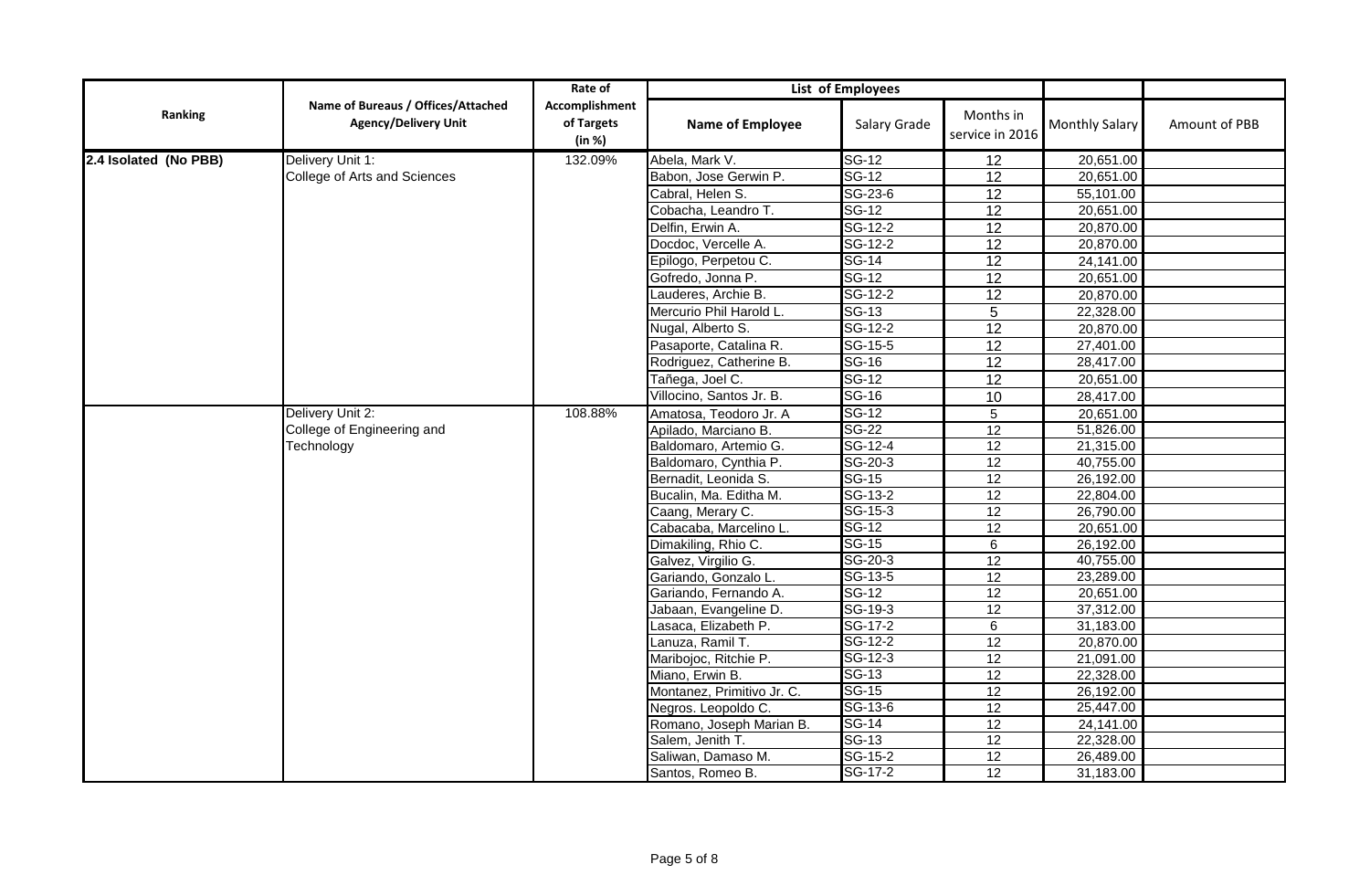|         |                                                                   | Rate of                                | List of Employees        |                      |                              |                |               |
|---------|-------------------------------------------------------------------|----------------------------------------|--------------------------|----------------------|------------------------------|----------------|---------------|
| Ranking | Name of Bureaus / Offices/Attached<br><b>Agency/Delivery Unit</b> | Accomplishment<br>of Targets<br>(in %) | Name of Employee         | Salary Grade         | Months in<br>service in 2016 | Monthly Salary | Amount of PBB |
|         |                                                                   |                                        | Taduyo, Otilia G.        | <b>SG-15</b>         | 12                           | 26,192.00      |               |
|         |                                                                   |                                        | Talon, Richard P.        | <b>SG-12</b>         | 12                           | 20,651.00      |               |
|         |                                                                   |                                        | Tizon, Enrique Jr. T.    | SG-16-4              | 12                           | 29,396.00      |               |
|         |                                                                   |                                        | Tizon, Francisca C.      | $SG-17-2$            | 10                           | 31,183.00      |               |
|         |                                                                   |                                        | Villaruel, Raffy A.      | <b>SG-12</b>         | $\overline{12}$              | 20,651.00      |               |
|         | Delivery Unit 3:                                                  | 99.59%                                 | Abanag, Silva B.         | SG-15-5              | $\overline{12}$              | 27,401.00      |               |
|         | San Jorge Campus                                                  |                                        | Afable, Ma. Lourdes A.   | SG-14-2              | 12                           | 24,396.00      |               |
|         |                                                                   |                                        | Alamin, Myrna B.         | <b>SG-22</b>         | $\overline{12}$              | 47,448.00      |               |
|         |                                                                   |                                        | Aler, Cris Anthony B.    | <b>SG-12</b>         | 12                           | 20,651.00      |               |
|         |                                                                   |                                        | Antonio, Maria Angela B. | SG-04-2              | 12                           | 11,767.00      |               |
|         |                                                                   |                                        | Aquino, Reynaldo R.      | <b>SG-16</b>         | 12                           | 28,417.00      |               |
|         |                                                                   |                                        | Baylon, Manuel J         | $SG-24-4$            | $\overline{12}$              | 58,730.00      |               |
|         |                                                                   |                                        | Beduya, Marietes N.      | $SG-16$              | 12                           | 28,417.00      |               |
|         |                                                                   |                                        | Bejar, Elvie T.          | $SG-19$              | 12                           | 36,409.00      |               |
|         |                                                                   |                                        | Bejar, Feleciano         | SG-23-6              | $\overline{12}$              | 55,101.00      |               |
|         |                                                                   |                                        | Cabubas, Rogelio J.      | SG-01-4              | $\overline{12}$              | 9,753.00       |               |
|         |                                                                   |                                        | Calong, Eugene S.        | <b>SG-12</b>         | $\overline{12}$              | 20,651.00      |               |
|         |                                                                   |                                        | Casuela, Jesusa L        | $SG-12$              | 12                           | 20,651.00      |               |
|         |                                                                   |                                        | Ceblano, Nino R.         | SG-13-2              | $\overline{12}$              | 22,564.00      |               |
|         |                                                                   |                                        | Corrales, Ramil B.       | <b>SG 15</b>         | 12                           | 26,192.00      |               |
|         |                                                                   |                                        | De Leon, Jean P.         | <b>SG-04</b>         | 12                           | 11,990.00      |               |
|         |                                                                   |                                        | Docena, Lourna B.        | SG-14-5              | $\overline{12}$              | 25,180.00      |               |
|         |                                                                   |                                        | Duena, Cresencio V.      | <b>SG-01</b>         | 12                           | 9,478.00       |               |
|         |                                                                   |                                        | Fabillar, Luz M.         | <b>SG-21</b>         | $\overline{12}$              | 43,439.00      |               |
|         |                                                                   |                                        | Gadaingan, Oscar B.      | SG-14-4              | $\overline{12}$              | 24,916.00      |               |
|         |                                                                   |                                        | Gantala, Pedro A.        | SG-03-8              | $\overline{12}$              | 11,621.00      |               |
|         |                                                                   |                                        | Jamin, Nilda C.          | <b>SG-17</b>         | $\overline{12}$              | 30,831.00      |               |
|         |                                                                   |                                        | Logatiman, Josefina D.   | <b>SG 11</b>         | $\overline{12}$              | 19,077.00      |               |
|         |                                                                   |                                        | Lonzaga, Arnulfo O.      | $\overline{SG-15-2}$ | 5                            | 26,489.00      |               |
|         |                                                                   |                                        | Mabajen, Dionesio Jr, C. | SG-03-3              | $\overline{12}$              | 11,089.00      |               |
|         |                                                                   |                                        | Mahinay, Gary D.         | <b>SG-03</b>         | 12                           | 10,883.00      |               |
|         |                                                                   |                                        | Manas, Facundo Jr. D,    | $SG-04$              | 12                           | 11,658.00      |               |
|         |                                                                   |                                        | Manlolo, Perla S.        | <b>SG-17</b>         | $\overline{12}$              | 30,831.00      |               |
|         |                                                                   |                                        | Mante, Lagrito Ebert B.  | <b>SG-23</b>         | 12                           | 51,826.00      |               |
|         |                                                                   |                                        | Mante, Teresita T.       | SG-15-8              | $\overline{12}$              | 28,344.00      |               |
|         |                                                                   |                                        | Maynite, Clarita C.      | $SG-12-2$            | $\overline{12}$              | 20,870.00      |               |
|         |                                                                   |                                        | Merida, Zenaida V.       | SG-19-5              | $\overline{12}$              | 38,237.00      |               |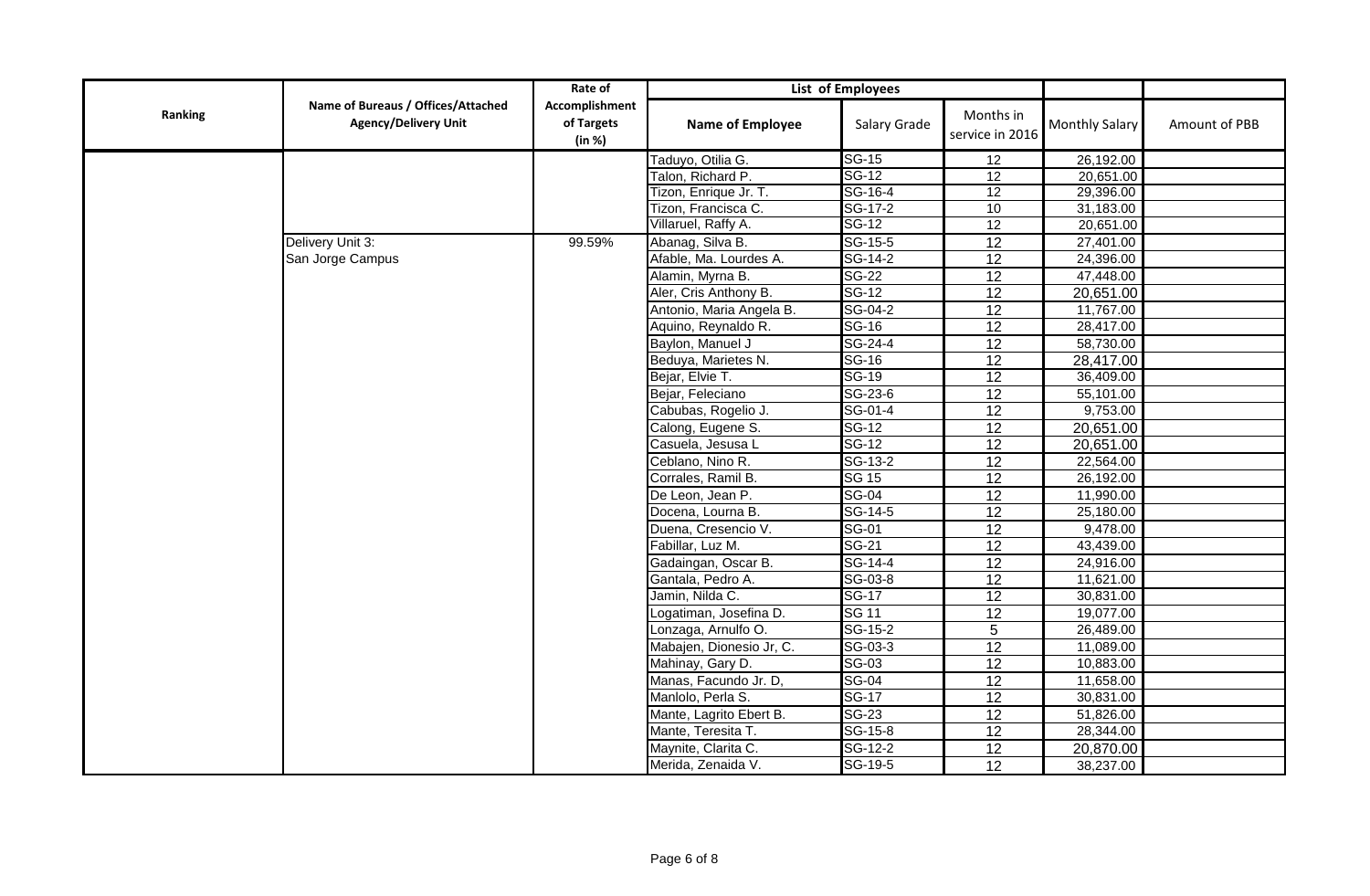|                                     |                                                                   | Rate of                                | List of Employees                      |                             |                              |                       |               |
|-------------------------------------|-------------------------------------------------------------------|----------------------------------------|----------------------------------------|-----------------------------|------------------------------|-----------------------|---------------|
| Ranking                             | Name of Bureaus / Offices/Attached<br><b>Agency/Delivery Unit</b> | Accomplishment<br>of Targets<br>(in %) | Name of Employee                       | Salary Grade                | Months in<br>service in 2016 | <b>Monthly Salary</b> | Amount of PBB |
|                                     |                                                                   |                                        | Mujeres, Crispina A.                   | SG-01-2                     | 12                           | 9,568.00              |               |
|                                     |                                                                   |                                        | Mujeres, Francisca R.                  | SG-01-5                     | 12                           | 9,846.00              |               |
|                                     |                                                                   |                                        | Mujeres, Princess Claubette R.         | SG-12-2                     | $\overline{12}$              | 20,870.00             |               |
|                                     |                                                                   |                                        | Napuran, Nemesio Francisco M. SG-14    |                             | $\overline{7}$               | 24,141.00             |               |
|                                     |                                                                   |                                        | Ortiz, Jayrose P.                      | $\overline{SG-12-2}$        | $\overline{12}$              | 20,870.00             |               |
|                                     |                                                                   |                                        | Paldez, Romeo N.                       | <b>SG-26</b>                | $\overline{12}$              | 67,690.00             |               |
|                                     |                                                                   |                                        | Pallones, Josephine A.                 | <b>SG-01</b>                | 12                           | 9,478.00              |               |
|                                     |                                                                   |                                        | Pensotes, Samuel H.                    | $\overline{\text{SG-04-4}}$ | $\overline{12}$              | 11,990.00             |               |
|                                     |                                                                   |                                        | Perez, Erna A.                         | SG-16-4                     | 12                           | 29,396.00             |               |
|                                     |                                                                   |                                        | Perocho, Lilibeth P.                   | <b>SG-12</b>                | 12                           | 20,651.00             |               |
|                                     |                                                                   |                                        | Polbos, Teresa B.                      | <b>SG-14</b>                | $\overline{12}$              | 24,141.00             |               |
|                                     |                                                                   |                                        | Poliquit, Derby E.                     | $SG-12$                     | 12                           | 20,651.00             |               |
|                                     |                                                                   |                                        | Sabijon, Jessie R.                     | <b>SG-12</b>                | 12                           | 20,651.00             |               |
|                                     |                                                                   |                                        | Silawan, Rizame C.                     | <b>SG-03</b>                | 12                           | 10,883.00             |               |
|                                     |                                                                   |                                        | Sison, Florida C.                      | $SG-15-4$                   | $\overline{12}$              | 27,094.00             |               |
|                                     |                                                                   |                                        | Tan, Cezario B.                        | <b>SG-18</b>                | 12                           | 33,452.00             |               |
|                                     |                                                                   |                                        | Tan, John M.                           | <b>SG-14</b>                | $\overline{12}$              | 24,141.00             |               |
|                                     |                                                                   |                                        | Tan, Lucia D.                          | SG-01-2                     | 12                           | 9,568.00              |               |
|                                     |                                                                   |                                        | Tan, Zaldee Nino D.                    | <b>SG-12</b>                | 12                           | 20,651.00             |               |
|                                     |                                                                   |                                        | Tangaran, Lorelie F.                   | $\overline{SG-12-2}$        | $\overline{12}$              | 20,870.00             |               |
|                                     |                                                                   |                                        | Tibe, Francisco                        | SG-17-2                     | 12                           | 31,183.00             |               |
|                                     |                                                                   |                                        | Timan, Elegrecio M.                    | <b>SG-11</b>                | 12                           | 19,077.00             |               |
| 2.5 Did NOT Submit SALN             |                                                                   |                                        | <b>NONE</b>                            |                             |                              |                       |               |
| 2.6 Did not liquidate Cash          | <b>Research Services</b>                                          |                                        | Majait, Noemi A.                       | SG-12-4                     | 12                           | 21,315.00             |               |
| <b>Advance with in reglamentary</b> | College of Education                                              |                                        | Dollado, Ma. Lucil H.                  | SG-15-2                     | $\overline{12}$              | 26,489.00             |               |
| period                              | College of Enginerring and Technology                             |                                        | Jalayajay, Salvador R.                 | <b>SG-15</b>                | 12                           | 26,192.00             |               |
|                                     | College of Enginerring and Technology                             |                                        | Ortiz, Rameses L.                      | SG-12-5                     | 12                           | 21,540.00             |               |
|                                     | College of Arts and Sciences                                      |                                        | Magdaraog, Melanie T.                  | <b>SG-12</b>                | 12                           | 20,651.00             |               |
| 2.7 Did not submit SPMS             | San Jorge Campus                                                  |                                        | Bongalon, Rico P.                      | SG-18-2                     | $\overline{12}$              | 33,831.00             |               |
|                                     | San Jorge Campus                                                  |                                        | Corrales, Rodolfo Jr. B.               | $\overline{SG-15-4}$        | 12                           | 27,094.00             |               |
|                                     | College of Arts and Sciences                                      |                                        | Villanueva, Valente P.                 | SG-21-7                     | 12                           | 46,753.00             |               |
|                                     |                                                                   |                                        | TOTAL NUMBER OF DISQUALIFIED EMPLOYEES |                             | 105                          |                       |               |